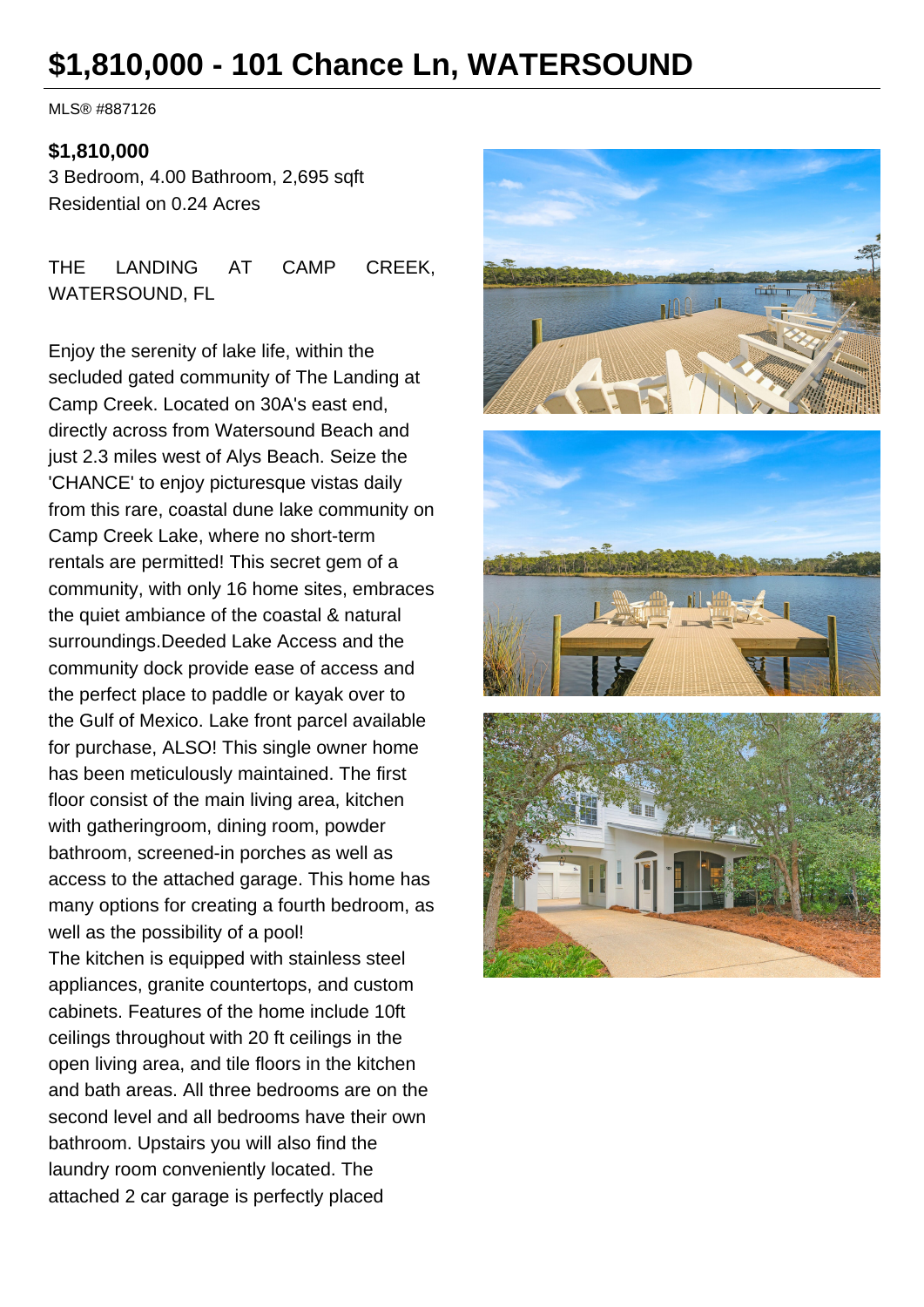beyond the porte cochÂ"re creating a courtyard atmosphere. Storage is plentiful with this double garage equipped with cabinets and granite countertops.

Built in 2005

### **Essential Information**

| MLS®#                 | 887126                        |
|-----------------------|-------------------------------|
| Price                 | \$1,810,000                   |
| Bedrooms              | 3                             |
| <b>Bathrooms</b>      | 4.00                          |
| <b>Full Baths</b>     | З                             |
| <b>Half Baths</b>     | 1                             |
| <b>Square Footage</b> | 2,695                         |
| Acres                 | 0.24                          |
| <b>Year Built</b>     | 2005                          |
| <b>Type</b>           | Residential                   |
| Sub-Type              | <b>Detached Single Family</b> |
| Style                 | Florida Cottage               |
| Status                | Active                        |

## **Community Information**

| <b>Address</b> | 101 Chance Ln             |
|----------------|---------------------------|
| Area           | 18 - 30A East             |
| Subdivision    | THE LANDING AT CAMP CREEK |
| City           | <b>WATERSOUND</b>         |
| County         | <b>WALTON</b>             |
| <b>State</b>   | FL.                       |
| Zip Code       | 32461                     |

#### **Amenities**

| Amenities             | Dock, Fishing, Gated Community, No Short Term Rental, Waterfront                                           |  |  |
|-----------------------|------------------------------------------------------------------------------------------------------------|--|--|
| <b>Utilities</b>      | Electric Available, Phone Available, Public Sewer Available, Public<br>Water Available, TV Cable Available |  |  |
| <b>Parking Spaces</b> | 2                                                                                                          |  |  |
| Parking               | Garage: Attached                                                                                           |  |  |
| # of Garages          | 2                                                                                                          |  |  |

#### **Interior**